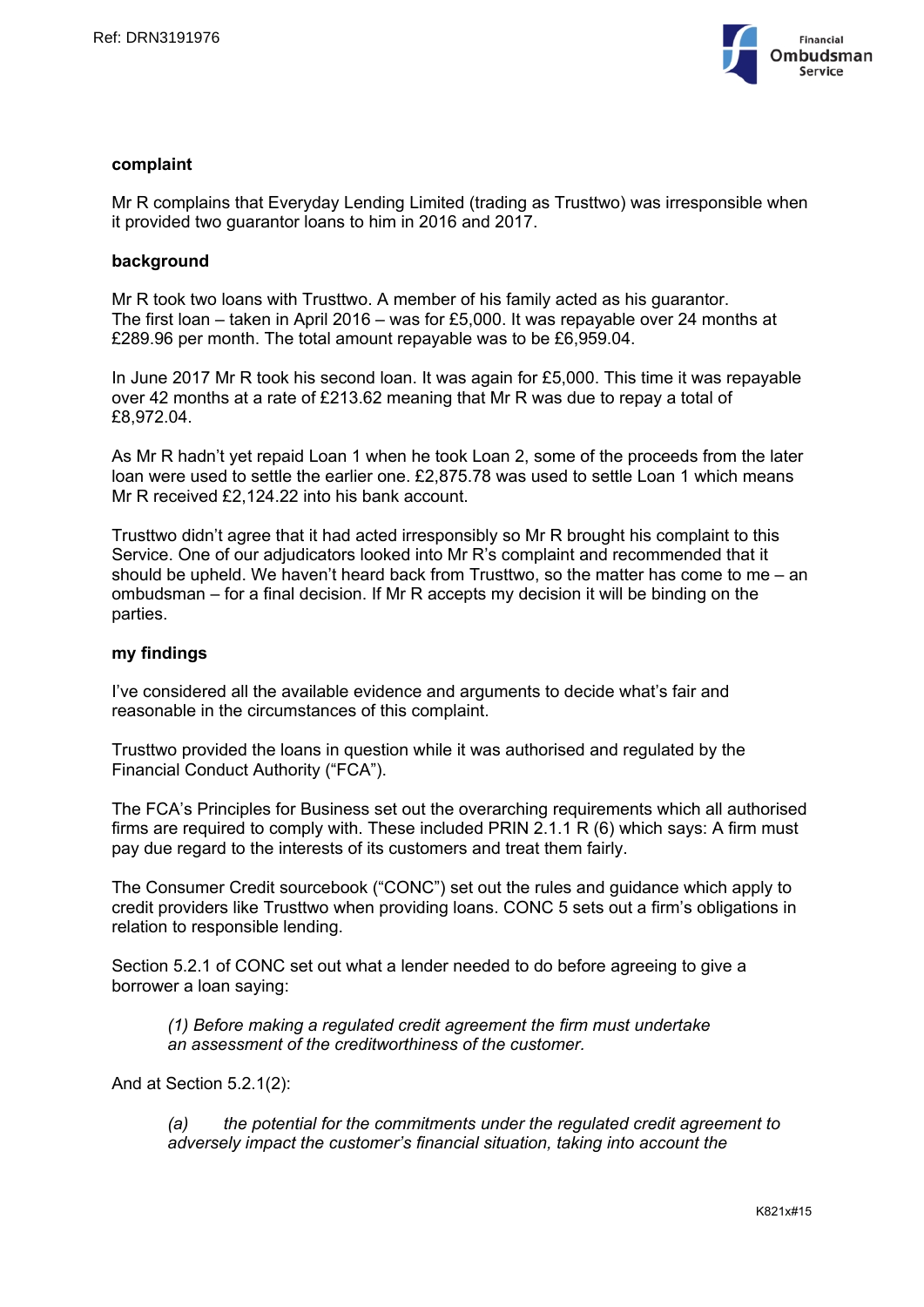*information of which the firm is aware at the time the regulated credit agreement is to be made; and*

*(b) the ability of the customer to make repayments as they fall due over the life of the regulated credit agreement, or for such an agreement which is an open-end agreement, to make repayments within a reasonable period.*

CONC also included guidance about 'proportionality of assessments'. CONC 5.2.4G(2) saying:

*A firm should consider what is appropriate in any particular circumstances dependent on, for example, the type and amount of credit being sought and the potential risks to the customer. The risk of credit not being sustainable directly relates to the amount of credit granted and the total charge for credit relative to the customer's financial situation.*

CONC 5.3 contained further guidance on what a lender should bear in mind when thinking about affordability. CONC 5.3.1G(1) saying:

*In making the creditworthiness assessment or the assessment required by CONC 5.2.2R (1), a firm should take into account more than assessing the customer's ability to repay the credit.*

CONC 5.3.1G(2) then added:

*The creditworthiness assessment and the assessment required by CONC 5.2.2R (1) should include the firm taking reasonable steps to assess the customer's ability to meet repayments under a regulated credit agreement in a sustainable manner without the customer incurring financial difficulties or experiencing significant adverse consequences.*

CONC 5.3.1G(6) clarified what is meant by "*sustainable*":

*For the purposes of CONC "sustainable" means the repayments under the regulated credit agreement can be made by the customer:*

*(a) without undue difficulties, in particular:*

*(i) the customer should be able to make repayments on time, while meeting other reasonable commitments; and (ii) without having to borrow to meet the repayments;*

- *(b) over the life of the agreement, or for such an agreement which is an open-end agreement, within a reasonable period; and*
- *(c) out of income and savings without having to realise security or assets; and*

*unsustainable" has the opposite meaning.*

CONC 5.3.1G (4) added that if a firm does take account of income and expenditure in its credit worthiness assessment: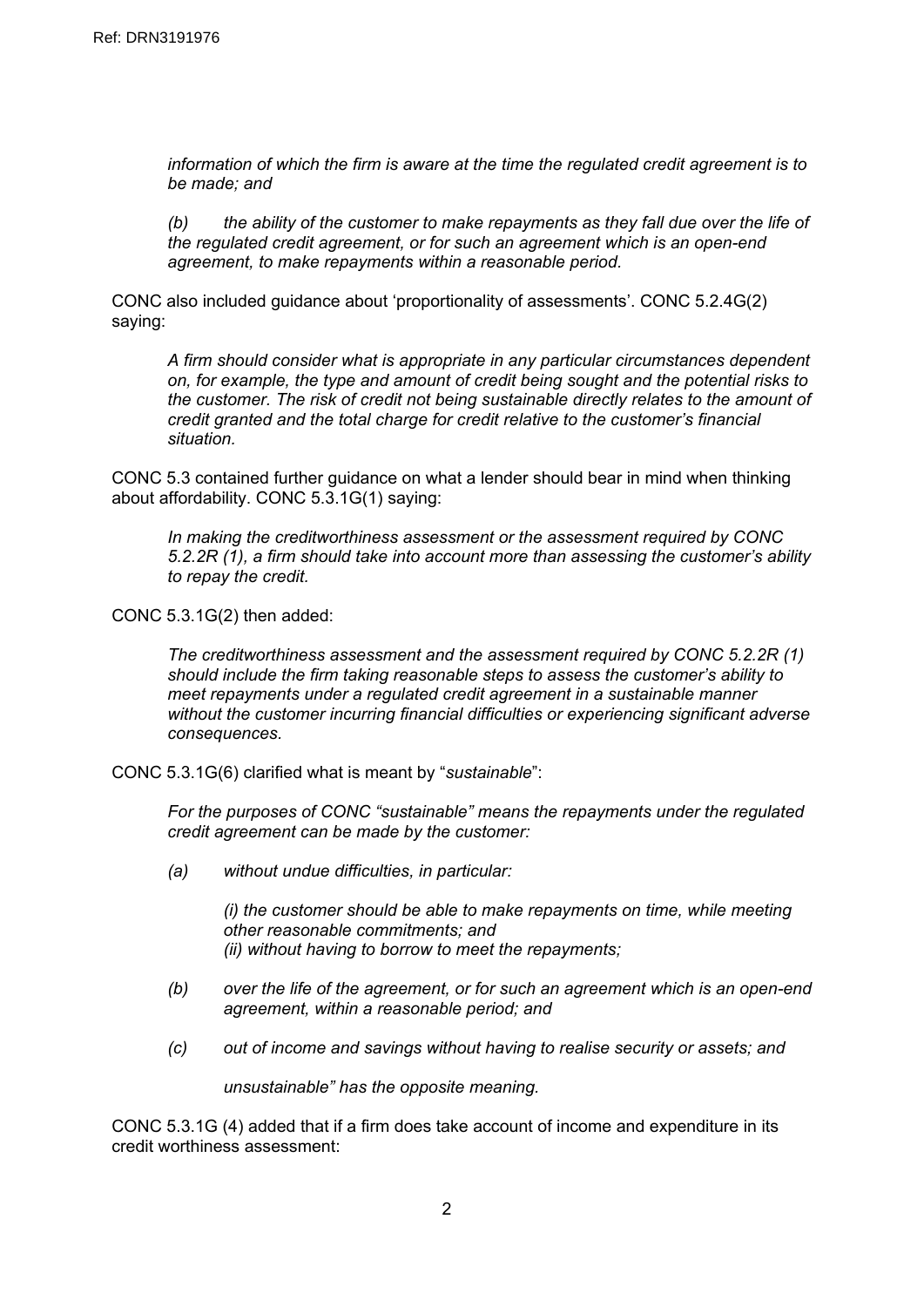*(b) it is not generally sufficient for a firm to rely solely for its assessment of the customer's income and expenditure on a statement of those matters made by the customer.*

*(c) its assessment should be based on what the firm knows at the time of the assessment*

I've mentioned that Mr R's loans were guarantor loans, meaning that if he failed to repay the loan in line with the credit agreement, Trusttwo could enforce the terms against the guarantor.

CONC 5.2.6G (2) makes clear that the existence of a guarantor doesn't remove or reduce the obligation on a lender to carry out the assessment I've outlined above.

Whilst CONC sets out the regulatory framework that authorised consumer credit providers have to adhere to it represents a minimum standard for firms. And - as an ombudsman - I'm also required to take into account any other guidance, standards, relevant codes of practice, and, where appropriate, what I consider to have been good industry practice.

Taking into account the relevant rules, guidance, good industry practice and law, I think there are some overarching questions I need to consider in order to decide what's fair and reasonable in the circumstances of Mr R's complaint:

- 1. Did Trusttwo complete reasonable and proportionate checks to satisfy itself that Mr R would be able to repay these loans in a sustainable way?
	- If so, did it make fair lending decisions?
	- If not, would those checks have shown that Mr R would've been able to do so?
- 2. Did Trusttwo act unfairly or unreasonably in some other way?

I've outlined above some of the regulations in place at the time Trusttwo provided the loans to Mr R. It had to carry out a reasonable and proportionate assessment of whether he could afford to repay them in a sustainable way.

The checks Trusttwo did, had to be proportionate to the specific circumstances of each loan. And what is proportionate will depend on a number of factors including things like the consumer's financial history and current situation as well as things such as the amount, type, cost of the credit being sought.

In light of this, I think that a reasonable and proportionate check ought generally to have been more thorough:

- the lower a customer's income (reflecting that it could be more difficult to make any loan repayments to a given loan amount from a lower level of income);
- the higher the amount due to be repaid (reflecting that it could be more difficult to meet a higher repayment from a particular level of income);
- the longer the term of the loan (reflecting the fact that the total cost of the credit is likely to be greater and the customer is required to make payments for an extended period);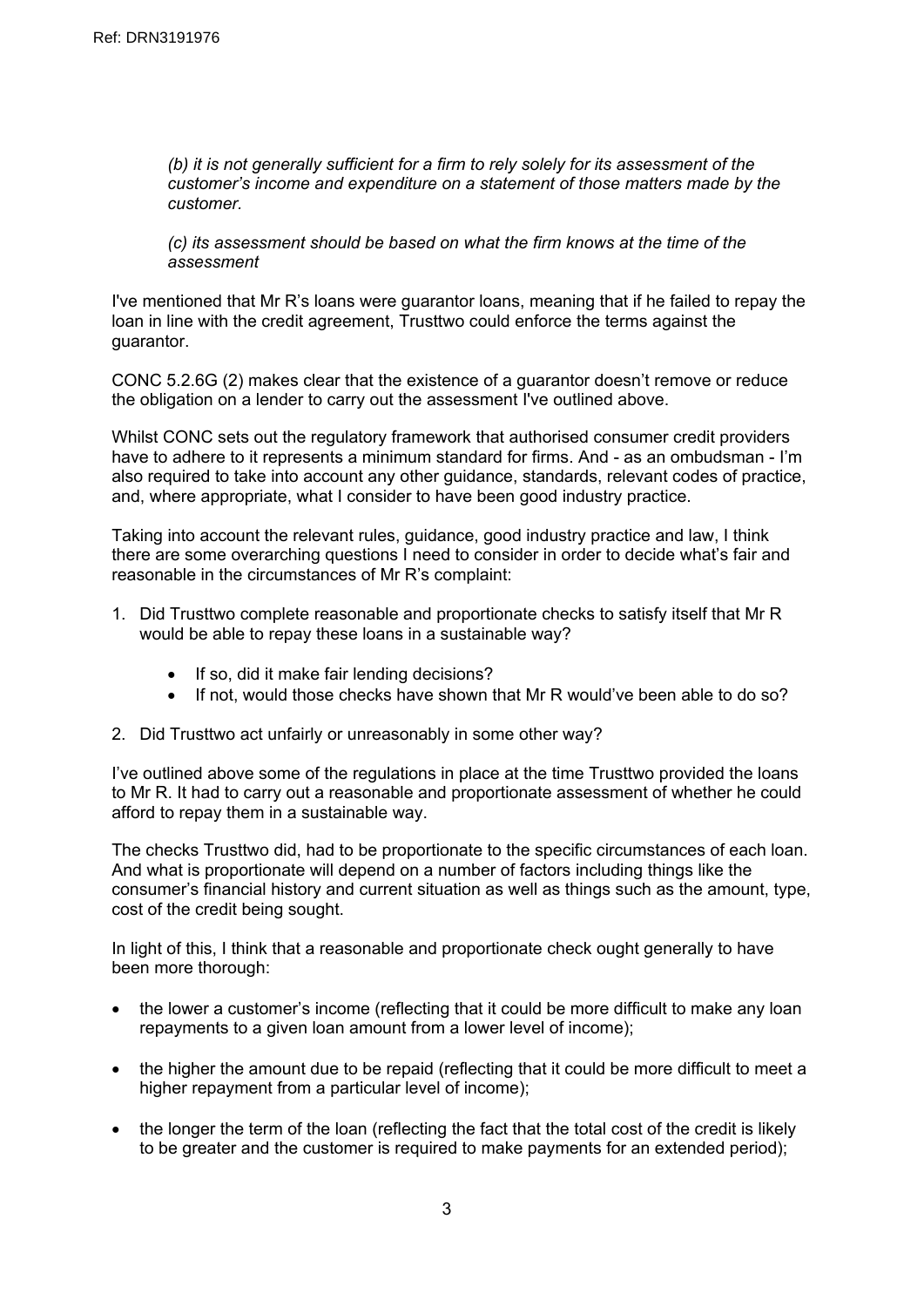I've carefully considered what a reasonable and proportionate check should've looked like when Trusttwo was in the process of approving the loans for Mr R. For ease of reference I have rounded figures to the nearest pound.

# **Loan 1**

Trusttwo says that it obtained details of Mr R's income. From the contact notes it seems it may have seen two payslips and averaged those out to give a monthly income of £2,173. It also established that he was renting and paying £420 per month for his rent. But it doesn't seem that it asked about his normal monthly outgoings. Rather it used a figure for his monthly outgoings of 35% of his income - £761.

It also seems that Trusttwo did a credit file check for Mr R and it seems that he may have explained his current debts. For example, he mentioned that he'd taken a payday loan because of an urgent utility bill. Apparently there had been an oversight which led to a late payment. He explained that there was a default on his file but that this was old and that he was clearing it monthly. It seems he told Trusttwo that he was going to pay off some of his credit and use the rest to relocate and pay a deposit on a new property. He mentioned that a recent loan was for a car.

Trusttwo calculated that Mr R's creditor repayments would be around £718, which taken together with his rent and calculated 35% living expenses left him with £275. But it then worked out that if he repaid his existing credit there would be an extra £290 available to him. This in turn meant that by the time he made the monthly repayments on Loan 1 (£290) to Trusttwo he would have £276 left as disposable income each month.

I do have some concerns that Trusttwo didn't obtain details of Mr R's actual monthly commitments: after all this loan was for a relatively large amount and Mr R was going to have to find almost £300 every month for the next two years to meet his obligations under the agreement. So, I don't think it did enough when it simply relied on an average figure rather than a figure specific to Mr R. But that aside, my real concern lies with Mr R's credit situation. Trusttwo was aware that Mr R had what I would term a relatively volatile credit history. I think that if Trusttwo had gone further into his credit history and thought about the likelihood of him being able to repay Loan 1 sustainably, it would've realised that he was and had been for a long time - in a very difficult financial situation.

I've mentioned above that Trusttwo was aware that there was a default marker on Mr R's credit file. This related to a current account and from what I can see on the version of the credit file he's provided, this was recorded in late 2015: so, it wasn't that "old". And I can see that although Trusttwo were aware that Mr R had credit cards, two of those had balances which exceeded his credit limit. And Mr R didn't just have one or two payday loans, taken recently to help him out of a sticky spot with a utility bill. In light of the information it did have, I think Trusttwo should've done much more to confirm that Mr R would be able to repay his loan sustainably.

If Trusttwo had done what I consider to be proportionate in these circumstances I think it would've seen that he had been borrowing consistently from high-cost short-term lenders such as those who provide payday loans, instalment loans and revolving credit, since at least 2012. And in the months before Mr R took Loan 1 there was a clear pattern of dependency – a cycle in which he was borrowing more and more to repay earlier creditors. By March 2016 he was also paying a direct debit to a debt recovery firm.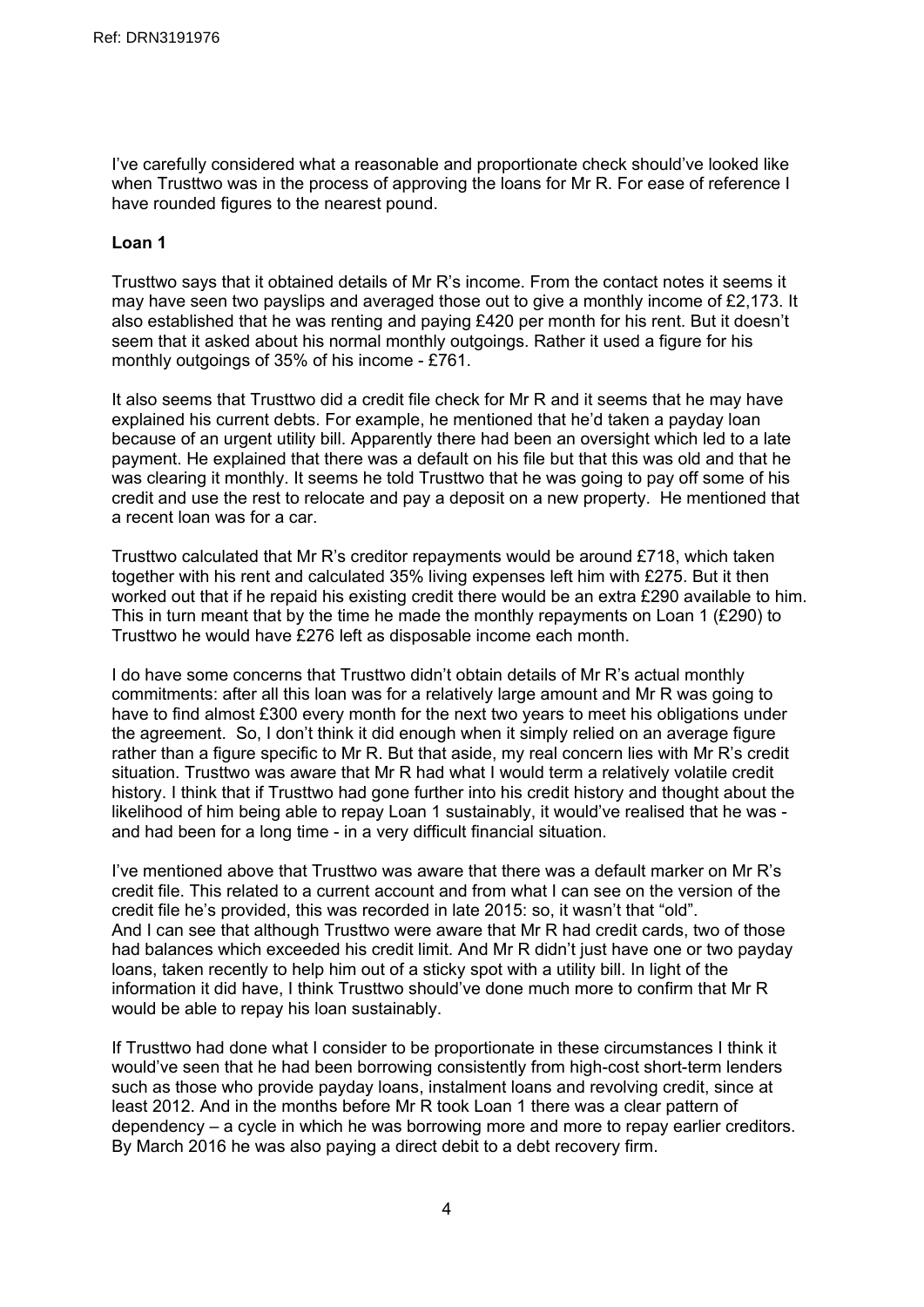I've also had the benefit of seeing some of Mr R's bank statements which confirm the position he was in during March and April 2016. Even a high-level glance at these would alert a potential lender to Mr R's financial predicament. So, for example, in the first two weeks of April 2016 I can see the following transactions on Mr R's account:

- A loan deposit of £1,500 from Lender A
- A loan deposit of £780 from Lender B
- A repayment of £92 to Lender C
- A repayment of £254 to Lender D
- A repayment of £356 to Lender E
- A repayment of £782 to Lender B
- A repayment of £126 to Lender A
- A repayment of £69 to Lender F
- A repayment of £268 to Lender G
- A repayment of £302 to Lender G
- A repayment of £100 to Lender D

Additionally, Mr R was paying the debt recovery firm, his credit cards and overdraft charges. I accept that if Loan 1 had been capable of meeting all of Mr R's existing credit then he could potentially have reduced his monthly repayments (in the short term). But that wasn't the situation. In the days following the deposit of Loan 1 into his bank account Mr R did clear some of his high-cost short-term credit commitments as follows:

- He repaid Lender H £218, £570 and £391
- He repaid Lender D £106
- He repaid Lender F £791,
- He repaid Lender B £917
- $\bullet$  He repaid Lender A £1,642

And so £4,635 of the loan advance went to repay Mr R's creditors almost immediately. But he still had other debts. Not only did he have his credit cards but there were still loans outstanding with some of the lenders I've mentioned above. And by the first week of May 2016 Mr R had to borrow once again from Lender A – a sum of £1,500.

This pattern of borrowing from one lender to repay other creditors and then taking short-term loans to plug the gaps left in his finances had been on-going for some time. And Trusttwo would've realised that Mr R was in serious financial difficulties had it done proportionate checks. I accept that Trusttwo had a snap shot of Mr R's credit file but armed with that, I think it should've been concerned and, consequently, satisfied itself that Mr R wasn't reliant on credit to make ends meet. I don't think it was adequate to put any reliance on his reassurance about staying on top of his repayments

I've mentioned above that Trusttwo didn't just have to check that Mr R could afford to repay Loan 1 on a pounds and pence basis, it had to ensure he could repay it sustainably. And had it considered the information it had and gone on to do proportionate checks it would've seen that this wasn't going to be the case with Loan 1. So, I uphold Mr R's complaint about Loan 1.

# **Loan 2**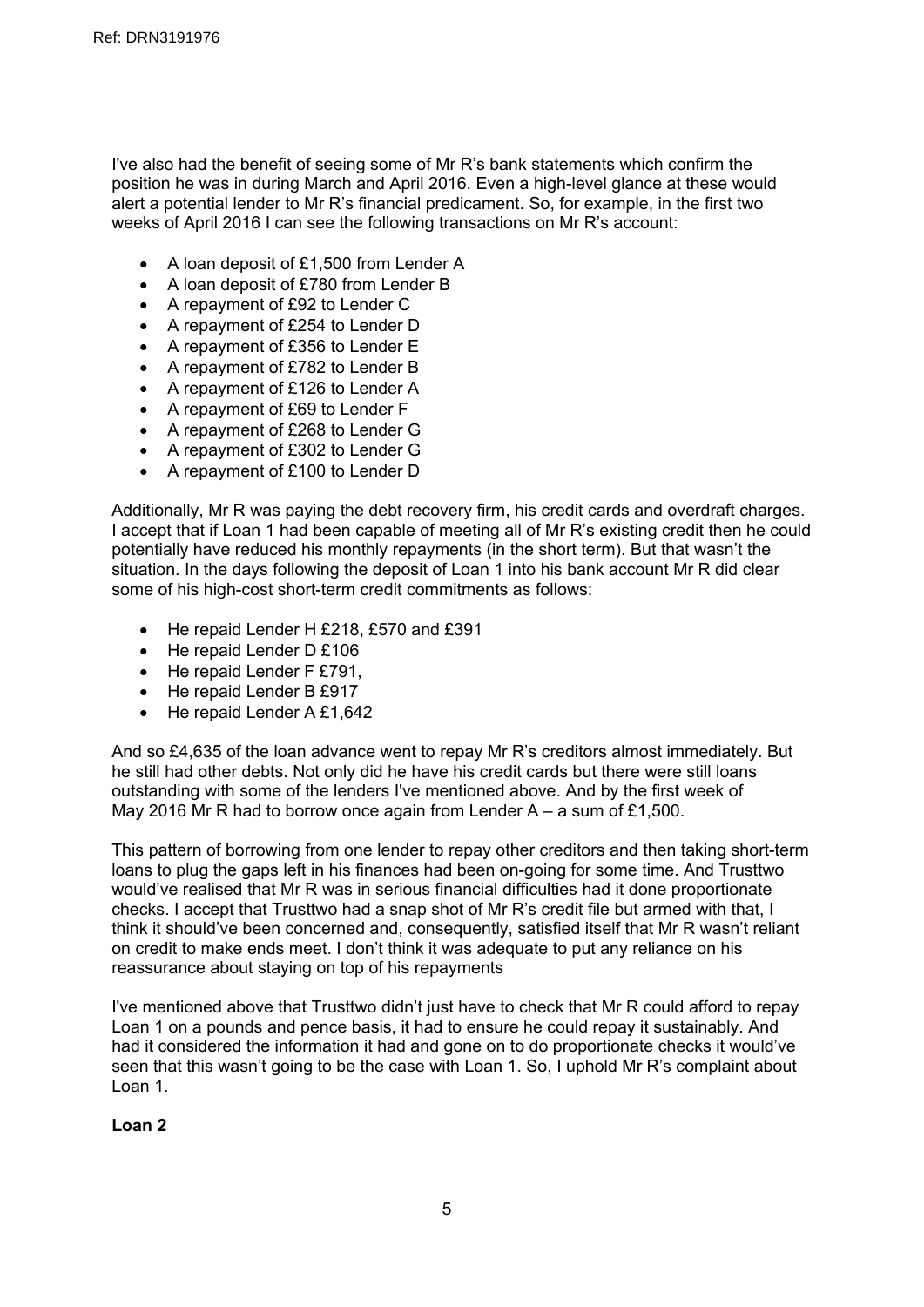It seems that in the following months after taking Loan 1, Mr R repaid it as agreed. But it seems that the payment due at the end of December 2016 didn't go through. Trusttwo's notes say that Mr R explained that he had a new account. The statement of account suggests that this payment was then made by the guarantor. Over the following five months payments were made - usually by standing order. But I note that Mr R paid using his debit card to make April's payment – slightly later than usual as the standing order hadn't been received by Trusttwo.

I mention this background as it's something of which Trusttwo was aware at the time Mr R applied for Loan 2. Again, it asked him about his income, and it seems it saw two of his payslips and wisely used the lower figure in its affordability assessment - £2,420. He told Trusttwo that his rent was now £500. Again, Trusttwo used an estimated figure of 35% of his income for his expenditure.

Mr R was now indebting himself for a further three and a half years although he only received £2,124 into his bank account: £2,876 being used to settle Loan 1. It seems he wasn't going to use any of this sum to consolidate any other debts. I understand he told Trusttwo that the purpose of Loan 2 was to cover moving costs and a deposit.

Trusttwo recognised in its affordability calculation that Mr R's credit commitments amounted to £974 but as he was repaying Loan 1, that could be reduced by £290 (the monthly payment he'd been making on Loan 1). According to Trusttwo this left Mr R with a monthly disposable income of £175.

But Mr R's financial situation was as poor as it had been in April 2016. Throughout the period he'd held Loan 1 he'd continued to borrow from multiple other lenders. As I see it every month he supplemented his income with further borrowing from high cost lenders. In May 2017 he'd borrowed a further £900 from payday lenders and in the two weeks before he took Loan 2 he had drawn down £940 on his revolving credit account, repaid that account nearly £1,200 and repaid other high cost creditors over £700. This wasn't a sustainable position for Mr R even without the added indebtedness of Loan 2.

In these circumstances I'm satisfied that a responsible lender should've realised that repayment of Loan 2 wasn't going to be sustainable for Mr R. I think he lost out because Trusttwo agreed to continue to provide him with expensive credit which was unfairly prolonging his indebtedness and likely to have implications for him in accessing mainstream credit.

In summary, I'm upholding Mr R's complaint about Loans 1 and 2 and I require Trusttwo to put things right.